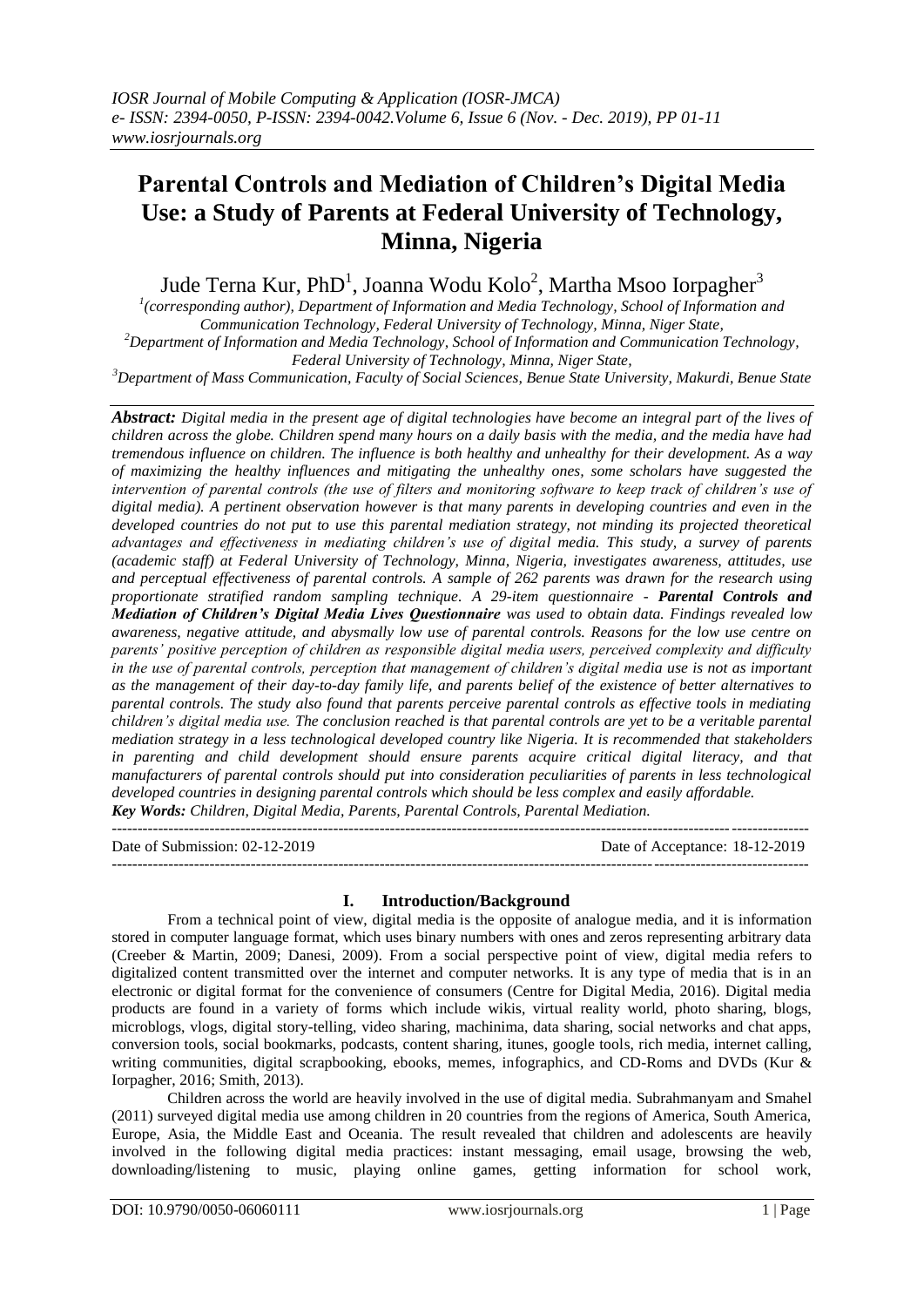downloading/watching videos, finding/checking a fact, looking up the definition of a word, looking for news, and reading blogs. Others are chatting in chat rooms, looking for humorous content, writing blog, looking at sites with sexual content, making phone calls online, and looking for health related information. The situation is not different with children in Nigeria and Africa in general (Nyabuga & Booker, 2013; Okoro, Nwafor, & Odoemelam, 2015).

Digital media have both positive and negative influences on children. For the positive influences, it has been found that digital media connect children with family and friends, encourage children develop better perspective on various issues, provide a better platform for enhancing child's knowledge on various issues, motivate better communication and freedom of self-expression in children, and facilitate the development of technical expertise in children (Santhosh, 2016). Other healthy influences of digital media on children include ability to exhibit acts of perseverance, respond to challenges and frustration, manage situations effectively (Kur & Essien, 2014; Kur, Orhewere, & Nyam, 2015).

The negative influences of digital media on the lives of children are numerous. Digital media are associated with hate speech, social distrust, cyber bullying, identity theft, cyber stalking, violence, online grooming, low self-esteem or confidence, and lack of interpersonal skills in children (Barnes & Laird, 2012). Drug abuse and alcoholism, criminality; disrespect for law and constituted authority, sexual promiscuity, indecency in language and dressing, vulnerability to online dangers, attention problems, digital media addiction, depression, confusion of reality and fantasy, aggressive thoughts and behaviour, and wrong values are other negatives themes associated with children's use of digital media (Kur, Orhewere, Nyam, 2015).

A number of scholars have suggested the use of parental controls as an approach towards maximizing the healthy influences and mitigating the risks associated with children's use of digital media (Donoso, 2014; Kuppusamy, Francis & Aghila, 2013; Mitchell, Finkelhor, & Wolak, 2005; Ofcom, 2012a; Ofcom, 2014; Subrahmanyam & Smahel, 2011). Parental controls are online or offline installations, tools or devices (software and filters) used by parents to monitor, track, and restrict children's use of digital media (Ofcom, 2014). In the context of this study, parental controls are conceptualized along the definition offered by Zaman and Nouwen (2016) as technologies that arm caregivers (adults who may be parents or guardians) with tools to monitor or track children's digital media use so as to explore opportunities and minimize threats associated with the use of digital media. These technological tools include those offered by Internet Service Providers (ISP) and Computer Operating Systems as well as programmes installed or downloaded in the household. Parental controls also include browser-based controls like safe search, time-limiting software, You Tube safety mode, and content provider guidance such as pin protected content (Ofcom, 2014). Some scholars have gone to the extent of saying that parental controls are a better parental mediation strategy than other parental mediation strategies (active, couse, restrictive, and monitoring) in the digital age (Donoso, 2014; Knorr, 2016; Ofcom, 2012c). An advantage of parental controls over the other parental mediation strategies is that they are easier ways of blocking children from having access to unwanted content. Other advantages are that they are easy to install – self-explanatory, and easy to find – many are free (Knorr, 2016).

Notwithstanding the theoretical advantages and effectiveness of parental controls in mediating children's use of digital media, it is observed that the strategy is unpopular among parents in developing countries. Even among parents in developed countries, it is not as popular as it should be. While research findings on use of parental controls in Africa are non-existent or difficult to come by, that in the developed world show that the use of parental controls is low. Ofcom (2014) reports that only 35 percent of parents in the US and Canada used one form or other of parental controls. Strider, Third, Lock, and Richardson (2012) report that only 33 percent of parents with children  $10 - 17$  years old used parental controls in Australia. Ponte, Simoes, and Azevedo (2014) found in 2010 and 2014 in Portugal that only 29 percent and 23 percent of parents respectively used parental controls. This picture of low popularity of parental controls gives rise to the following questions: Are parents aware of parental controls? If they do, what is their attitude towards the devices as a strategy of parental mediation? Do the parents use parental controls? If they do not, why? If they do, how effective do they find the devices in mediating children's experience with digital media? Finding answers to these questions is the thrust of this paper, which is an attempt to explore the use and non-use of parental controls in Nigeria.

# **II. Aim and Objectives**

The aim of the study is to find out parents' awareness, attitude and use of parental controls in mediating children's use of digital media. The objectives are to: (1) Ascertain parents' awareness of parental controls, (2) determine parents' attitude towards parental controls, (3) find out extent of use of parental controls among parents, (4) identify reasons responsible for non-use of parental controls, and (5) evaluate perceptual effectiveness of parental controls.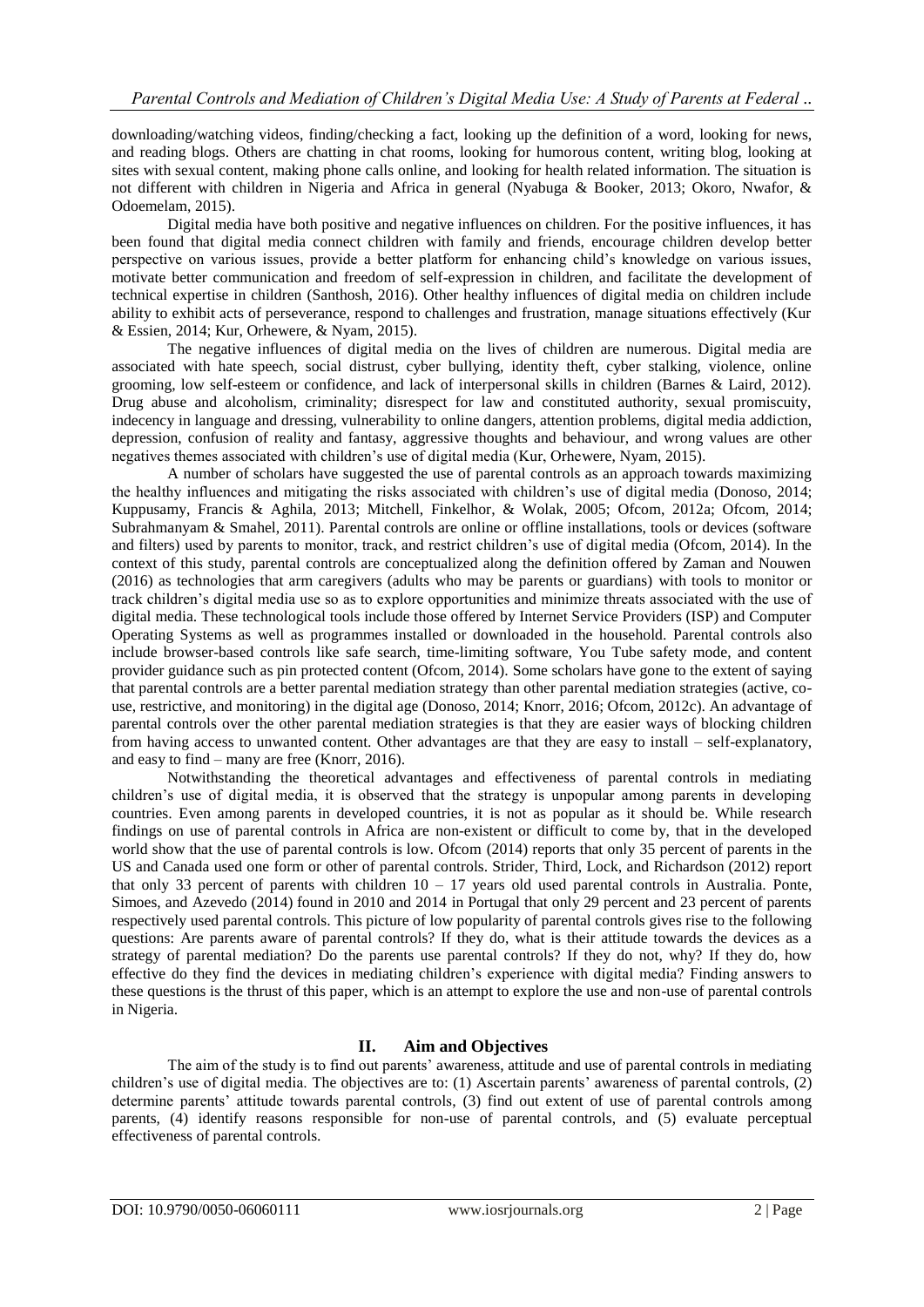#### **Hypotheses**

The following null hypotheses were tested in the study:

**HO1:** Level of awareness of parental controls is not significantly related to level of use of parental controls.

**HO2:** Level of awareness of parental controls is not significantly related to attitude towards parental controls.

**HO3:** Attitude towards parental controls is not significantly related to level of use of parental controls.

**HO4:** Level of use of parental controls is not significantly related to perceptual effectiveness of parental controls.

#### **III. Review of Literature: Parental Awareness, Attitude and Use of Parental Controls**

There are quite a few empirical studies on parents' experience with parental controls. Some of the studies focus on parents' awareness, perception and use of parental controls. One of the earliest studies in this regard was that by Mitchell, Finkelhor, & Wolak (2005). Findings of the study revealed that 33 percent of parents with internet access used parental controls on computers used by their children at home. Parents with younger children (10-15 years) were more likely than those with older children to use parental controls. Some parents (5%) said they discontinued use of parental controls when they realized that their children had grown older, were using internet responsibly, were troubled and became high internet users. Even though Mitchell, *et al* (2005) did not find a significant relationship between computer literacy and use of parental controls, Nikken and Jansz (2014), nine years later, established this relationship: computer literate parents were more likely to use parental controls then computer illiterate parents.

Hart Research Associates (2011) found that as many as 87 percent of parents were aware of parental controls, but only 54 percent reported using them. The 26 percent who did not use parental controls gave two basic reasons for their non-use: rules and limits in parental controls are already in place (60%), and they have the trust that their children are safe (30%). The study also found that parents who had never used parental controls felt parental controls were unnecessary (60%). In an almost similar trend, Pew Research Centre (2011) found that 54 percent of parents who use internet applied parental controls on their children, with 34 percent applying the controls on children's use of cell phone.

Ofcom (2012b) studied parental views on parental controls using qualitative methods, and arrived at the findings that there are three levels of awareness of parental controls: (1) Those who know something (not everything) about different options of parental controls; (2) those with just basic knowledge of parental controls, but lack knowledge of how they work and the different options available; and (3) those who have never heard of parental controls or have heard but do not know what they are. The study also found that lack of or low knowledge of parental controls was largely responsible for non-use. Other factors found responsible for non-use were gaps in understanding the technology, perceived complexity of use, degree of effort required to use them, and lack of day to day experience with them. Another study by Ofcom (2012c) found similar reasons as factors responsible for non-use of parental controls. Other findings of Ofcom's (2012c) study show that parental controls are perceived as devices to be used in combination (not in place) of other forms of parental mediation.

Livingstone, Haddon, Gorzig, and Olafsson (2011), in a study of children and parents in 25 European Countries, found contrary a low use of parental controls (28% use of blocks or fitters and 24% of tracking apps). Livingstone, Olafsson, O'Neill and Donoso (2012) also found among parents in 25 European countries that at least one in every three parents use parental controls, with middle class parents and parents of younger children more likely to use the devices. The study found further that parents who use parental controls are those who are regular and confident users of the internet, who worry a lot about their child being exposed to inappropriate content online, older parents, parents of older children, parents of children who are regular users of the internet, and parents of high socio-economic status. Donoso (2014) came up with similar findings.

Ponte, Simoes, and Azevedo (2014) studied children's perception of parents' use of parental mediation strategies. They found that technical mediation (use of parental controls) was the least used mediation strategy, attracting only 29 percent in 2010 and 23 percent in 2014. The other mediation strategies accounted for the following percentages: active mediation, 92 and 74 percentages in 2010 and 2014 respectively; restrictive mediation, 92 and 77 percentages in 2010 and 2014 respectively. Ofcom (2014) found that six in ten parents use technical mediation (parental controls) in mediating children's online experience. This is lower than the use of other parental mediation strategies; eight in ten parents using active mediation and over seven out of ten parents using restrictive and monitoring strategies.

Concerning the effectiveness of parental controls, a number of studies have shown that parents who use them attest to their effectiveness. Livingstone, Olafsson, O'Neill, and Donoso (2012) and Ofcom (2012c) found that use of parental controls reduces online risks and enhances digital skills and opportunities in children. Similarly, Donoso (2014) observed that when parental controls are in place children don't visit pornographic websites; but when they are not in place, they do. Davidson (2015) observes that parental controls are effective if used correctly, and that they are not necessarily perfect.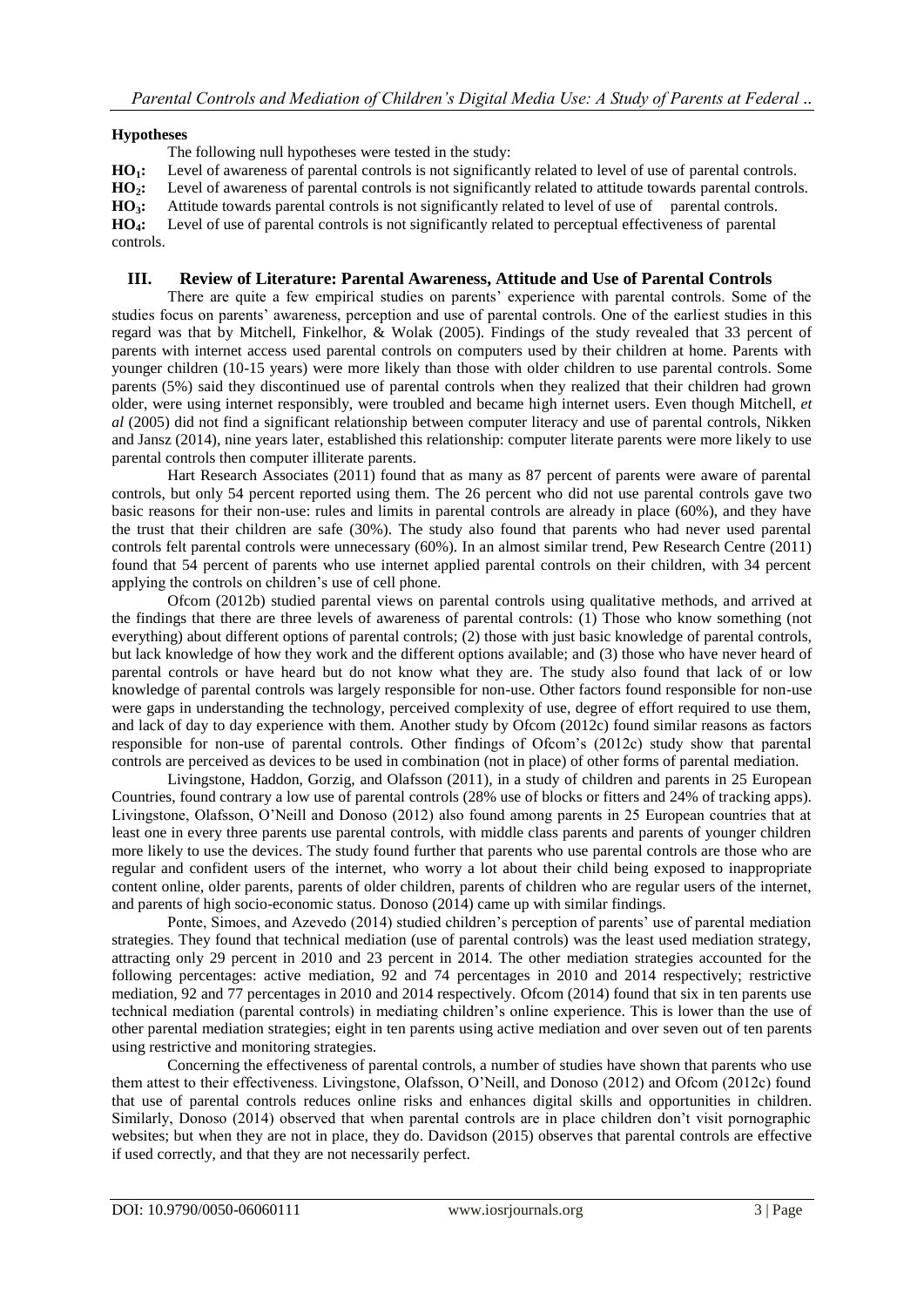Other researchers, however, have noted that parental controls are not effective. They argue that evidence of the effectiveness of parental controls cannot be generalized, noting that parental controls used on older children (16-17 years) did not stop their exposure to online pornography (Ybarra, Finkelhor, Mitchell, & Wolak, 2009). Similarly, Durager and Livingstone (2012) found that parental controls did not reduce online risk to a significant level. The claim for the ineffectiveness of parental controls suggests that other factors inter-play with parental controls to give them meaning. Notwithstanding, as noted by Zaman and Nouwen (2016), argument on the effectiveness of parental controls is ongoing. While some research supports the effectiveness theory; others do not. Zaman and Nouwen (2016, p.3) observe that this contradiction in research is as a result of vacuum in "a clear operationalisation of notions of technically mediated parental mediation; an up-to-date categorization of the wide diversity of existing tools; an in-depth understanding of how parents use these tools (rather than whether parents use them)."

## **IV.Research Method**

#### *Participants and Procedure*

A total of 262 academic staff at Federal University of Technology, Minna, Nigeria who were parents took part in the study. The 262 academic staff members were selected based on proportionate stratified random sampling technique. Federal University of Technology, Minna was divided into eight strata according to the seven schools (faculties) and the University Library Services Unit, staff of which are considered as academics staff. The population of academic staff in each school is as follow: School of Agriculture and Agricultural Technology, 113; School of Engineering and Engineering Technology, 200; School of Entrepreneurship and Management Technology, 43; School of Environmental Technology, 133; School of Information and Communication Technology, 55; School of Life Sciences, 62; School of Physical Sciences, 131; School of Science and Technology Education, 82; and University Library Services, 28. Academic staff, and not non-academic staff, were studied because they were considered to be more directly in tune and accessible to technology than their non-academic counterparts. Using the nominal roll of academic staff in each school, the researchers used simple random sampling with the help of a table of random numbers to arrive at the specific participants. Replacements were done to ensure that only parents were studied. Care was taken to ensure the participants cut across gender and rank categories.

The researchers went round the offices of the participants to manually administer questionnaire. Repeated visits were made in cases were a participant was not available in the office or requested the researchers to come at another day. Prior arrangement for the meeting was made before visiting a participant. A participant responded to the questionnaire and returned it on the spot. Where not possible, the researchers came back one – five days after to collect the completed questionnaire.

The average age of the sample was 46.5 years and varied from 32 to 68 years. It had a male/female ratio of 7:3 and educational qualification ratio of 6:4 for PhD and Master Degree respectively. The sample comprised 13 percent Professors, 17 percent Associate Professors, 24 percent Senior Lecturers, 29 percent Lecturer 1, 15 percent Lecturer 11, an 2 percent Graduate Assistants.

#### *Measures*

The study used a 29-item questionnaire called *Parental Controls and Mediation of Children's Digital Lives' Questionnaire* to obtain data. While the researchers constructed some items of the questionnaire, others were adopted from previous researches. The questionnaire is divided into five sections with each section measuring a variable. Hence, Section One measured "awareness of parental controls." This measure has five statements constructed by the researchers as follows: (1) I have heard of parental controls. (2) I know how parental controls look like. (3) I know the functions of parental controls. (4) Parental controls are offered by the Computer's Operating System. (5) Parental controls are offered by internet service providers. Response choices to each of the statements include undecided, strongly disagree, disagree, agree, and strongly agree, with the values of 1, 2, 3, 4, and 5 respectively.

Section Two of the questionnaire measured attitude towards parental controls. Five attitudinal statements were constructed based on opinions about parental controls compiled by Ofcom (2012b), Ofcom (2014) and Zaman and Nouwen (2016). The statements are: (1) Parental controls are unnecessary. (2) Parental controls are too expensive. (3) Parental controls require a lot of time and effort to use. (4) Parental controls are not readily available. (5) There are better alternatives to parental controls. Each statement, just as in Section One, was evaluated on a 5-point Likert-type scale: Undecided, 1; strongly disagree, 2; disagree, 3; agree, 4; and strongly agree, 5. Attitude in the study was categorized as positive and negative attitude. Positive attitude was defined as a response that viewed parental controls as a healthy strategy. Negative attitude was seen as a response that viewed parental controls from an unhealthy perspective. A mean value of 3.00 and above indicated a positive attitude, and a mean value of less than 3.00 was a negative attitude.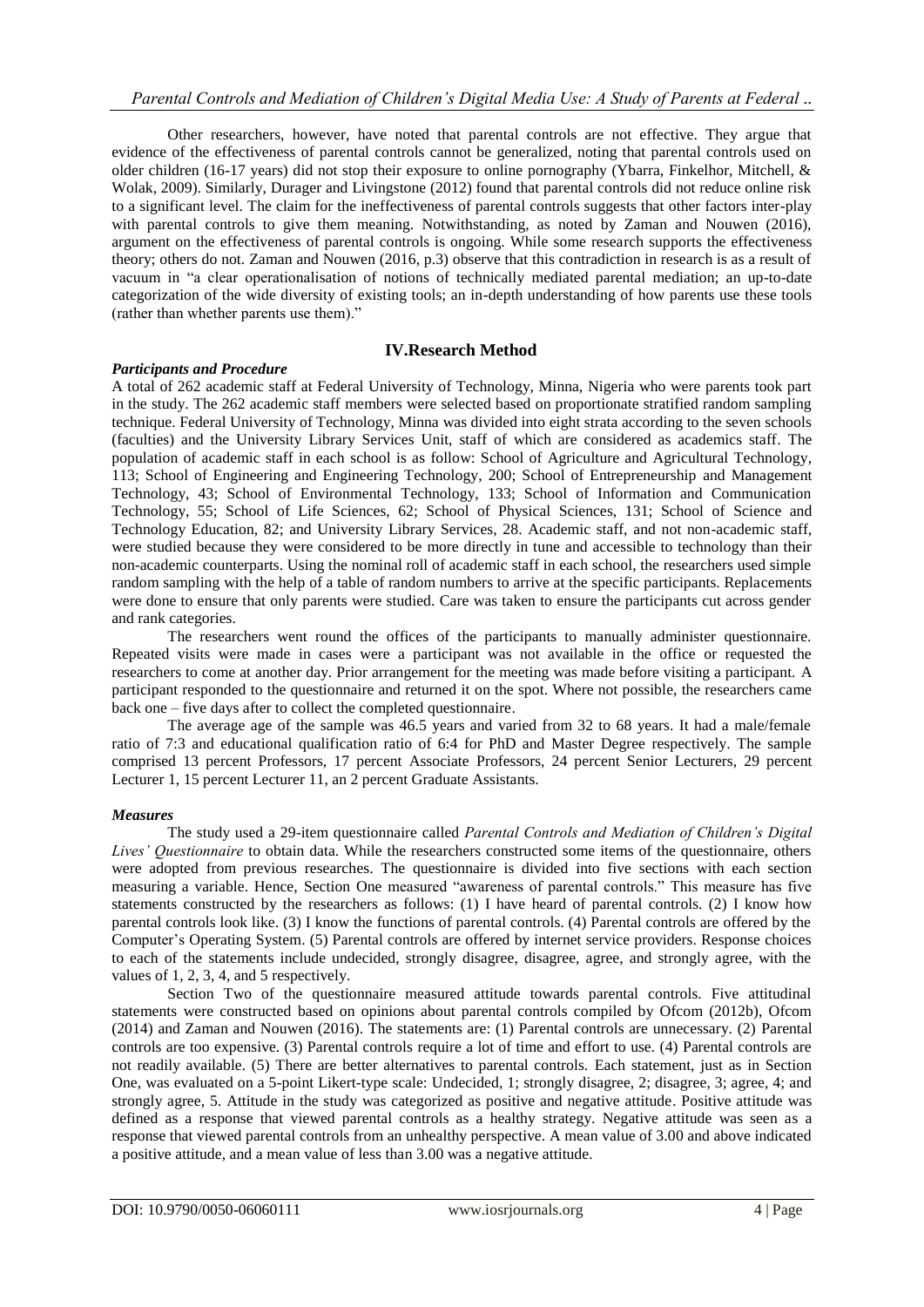"Use of parental controls" is the measure in Section Three of the questionnaire. Here, seven statements are constructed based on the different types of parental controls found in literature (Ofcom, 2016; Zaman & Nouwen, 2016). The statements are: (1) I use filters and software and offered by internet providers to monitor my children's digital media use. (2) I use filters and software offered by computer operating system to monitor my children's digital media use. (3) I use programmes installed on the computer or downloaded to monitor my children's digital media use. (4) I use browser based controls like safe search to monitor my children's digital media use. (5) I use time -limiting software to monitor my children's digital media use. (6) I use You Tube safety mode to monitor my children's digital media use. (7) I use content provider guidelines like protected content to monitor my children's digital media use. Response options are a 4-point Likert type scale adopted from Rasmussen, Ortiz, and White (2015). The scales and their corresponding values are: Never, 1; maybe one or twice, 2; once in a while, 3; and often, 4. Acceptance value is 3.00 mean.

Measures in Section Four are reasons for non-use of parental controls. Ten statements based on factors responsible for non-take up of parental controls found in literature (Hart Research Associates, 2011; Ofcom, 2012b; Ofcom 2012c; Ofcom, 2014; Zaman & Nouman, 2016) are constructed. Options are a 5-point Likert type scale: Undecided, 1; strongly disagree, 2; disagree, 3; agree, 4; and strongly agree, 5. A mean value of 3.00 or above meant acceptance while that below 3.00 was a rejection.

The fifth section measured perceptual effectiveness of parental controls. The statements: "Parental controls are useful in maximizing responsible digital media use by children" and "parental controls are useful in minimizing risks associated with digital media use by children" are constructed. Response options are based on a 5-point Likert type scale of undecided  $= 1$ , strongly disagree  $= 2$ , disagree  $= 3$ , agree  $= 4$ , and strongly agree  $= 1$ 5.

All items in the five sections of the questionnaire were subjected to reliability test on 30 academic staff at Benue State University, Makurdi, Nigeria using test-retest method. Results indicated 0.81, 0.79, 0.92, 0.86, and 0.82 for sections one, two, three, four and five respectively, indicating the questionnaire was reliable for use. For data analysis, percentages and means were calculated for all variables. Chi-square contingency table analysis statistical tool was applied in testing the hypotheses.

## **V. Results and Discussion**

**Table 1: Parents' awareness of parental controls (N=256)**

|                |                             |         |                   | <b>Response</b> |           |            |      |          |
|----------------|-----------------------------|---------|-------------------|-----------------|-----------|------------|------|----------|
| S/N            | <b>Statement</b>            |         | $\mathfrak{D}$    | 3               | 4         | 5          | M    | Remark   |
|                |                             | $F(\%)$ | $F(\%)$           | $F$ (%)         | $F$ (%)   | $F$ $(\%)$ |      |          |
|                | I have heard of parental    | 30      | 19(7.4)           | 35(13.7)        | 108(42.2) | 64(25.0)   | 3.16 | Accepted |
|                | controls                    | (17.7)  |                   |                 |           |            |      |          |
| 2              | I know how parental         | 22(8.6) | 69(27.0)          | 88 (34.4)       | 45(17.6)  | 32(12.5)   | 2.98 | Rejected |
|                | controls look like          |         |                   |                 |           |            |      |          |
| 3              | I know the functions of     | 16(6.3) | 73(28.5)          | 96(37.5)        | 52(20.3)  | 19(7.4)    | 2.94 | Rejected |
|                | parental controls           |         |                   |                 |           |            |      |          |
| $\overline{4}$ | Parental<br>controls<br>are | 66      | 48 (18.8)         | 84 (32.8)       | 40(15.6)  | 18(7.0)    | 2.59 | Rejected |
|                | offered<br>by<br>the        | (28.8)  |                   |                 |           |            |      |          |
|                | computer's<br>operating     |         |                   |                 |           |            |      |          |
|                | system                      |         |                   |                 |           |            |      |          |
| 5.             | Parental<br>controls<br>are | 53      | 44 (17.2)         | 76(29.7)        | 51 (19.9) | 32(12.5)   | 2.86 | Rejected |
|                | offered<br>by<br>internet   | (20.7)  |                   |                 |           |            |      |          |
|                | service providers           |         |                   |                 |           |            |      |          |
|                |                             |         | <b>Grand Mean</b> |                 |           |            | 2.99 | Rejected |

1=Undecided, 2=Strongly Disagree, 3=Disagree, 4=Agree, 5=Strongly Agree, M=Mean

Data in Table 1 reveal low awareness of parental controls among the parents studied. For most of the parents (67.2%), their highest level of awareness of parental controls is that they have merely heard of them. A significant number did not know: how parental controls look like (61.4%), functions of parental controls (66%), and sources of parental controls (51.6%). This result is not surprising; parental controls are an emerging approach of parental mediation, which requires a high level of technological know-how. Nigeria's level of technological know-how, especially digital technology among adults, is low. Even in technologically advanced countries in Europe and North America, parents are yet to acquire the level of awareness of parental controls expected of technologically advanced countries. Hart Research Associates (2011) found that less than half of parents in US know about parental controls offered by internet search engines and video game companies. Similarly, Ofcom (2012b) observed in a qualitative study the existence of parents in some European countries who never heard of parental controls, or heard but did not understand their nature.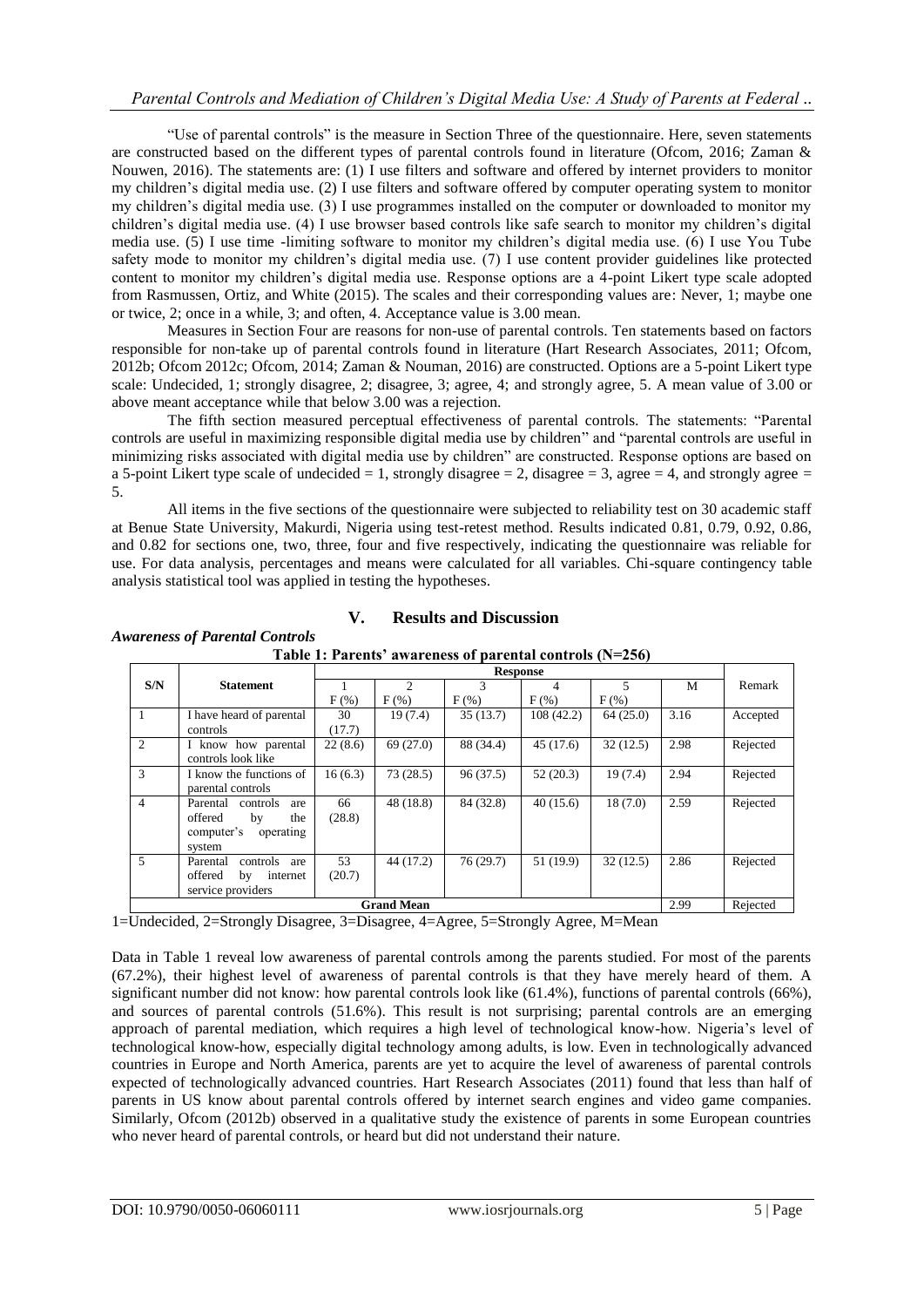| Table 2: Attitude towards parental controls (19=250) |                                              |                   |          |          |                 |           |      |          |  |  |  |  |
|------------------------------------------------------|----------------------------------------------|-------------------|----------|----------|-----------------|-----------|------|----------|--|--|--|--|
|                                                      |                                              |                   |          |          | <b>Response</b> |           |      |          |  |  |  |  |
| S/N                                                  | <b>Statement</b>                             |                   |          |          |                 |           | M    | Remark   |  |  |  |  |
|                                                      |                                              | $F(\%)$           | $F(\%)$  | F(% )    | $F(\%)$         | $F(\%)$   |      |          |  |  |  |  |
|                                                      | Parental controls are unnecessary            | 23(9.0)           | 32(12.5) | 62(24.2) | 92 (35.9)       | 47 (18.4) | 3.42 | Negative |  |  |  |  |
|                                                      | Parental controls are too expensive          | 48 (18.7)         | 37(14.5) | 54(21.1) | 81 (31.6)       | 36(14.1)  | 3.08 | Negative |  |  |  |  |
|                                                      | Parental controls require a lot of           | 40(15.6)          | 37(14.5) | 63(24.6) | 78 (30.5)       | 38 (14.8) | 3.14 | Negative |  |  |  |  |
|                                                      | time and effort to use                       |                   |          |          |                 |           |      |          |  |  |  |  |
| 4                                                    | Parental controls are not readily            | 37(14.5)          | 32(12.5) | 68(26.6) | 77(30.1)        | 42(16.4)  | 3.21 | Negative |  |  |  |  |
|                                                      | available                                    |                   |          |          |                 |           |      |          |  |  |  |  |
| 5                                                    | alternatives<br>better<br>There<br>to<br>are | 28(10.9)          | 31(12.1) | 43(16.8) | 89 (34.8)       | 65(25.4)  | 3.52 | Negative |  |  |  |  |
|                                                      | parental controls                            |                   |          |          |                 |           |      |          |  |  |  |  |
|                                                      |                                              | <b>Grand Mean</b> |          |          |                 |           | 3.27 | Negative |  |  |  |  |

## *Attitude towards Parental Controls*

**Table 2: Attitude towards parental controls (N=256)**

1=Undecided, 2=Strongly Disagree, 3=Disagree, 4=Agree, 5=Strongly Agree, M=Mean

According to data in Table 2, a significant number of the parents studied had negative attitude towards parental controls. As many as 54.3 percent felt parental controls were unnecessary, 45.7 percent were of the view that parental controls were too expensive, 45.3 percent had the opinion that parental controls were complex; require a lot of time and effort to use. For 46.5 percent parents, parental controls were not easily available, and for 60.2 percent, there are better alternatives to parental controls. This finding agrees with that of Ofcom (2012b) that parents in Europe do not have positive perception of parental controls, in terms of complexity and investment of time and effort in using them. Similarly, Hart Research Associates (2011) found that parents in US believe parental controls are unnecessary. Negative attitude towards parental controls, as corroborated by this study, is a clear indication that attitude is associated with low level of awareness and nonuse of parental controls.

|  | <b>Use of Parental Controls</b> |
|--|---------------------------------|
|  |                                 |

|                |                                                |            |                | <b>Response</b> |         |      |          |
|----------------|------------------------------------------------|------------|----------------|-----------------|---------|------|----------|
| S/N            | <b>Statement</b>                               |            | $\mathfrak{D}$ | 3               | 4       | M    | Remark   |
|                |                                                | $F$ (%)    | $F$ (%)        | F(% )           | $F(\%)$ |      |          |
| $\overline{1}$ | I use filters and software offered by internet | 133 (51.9) | 66(25.8)       | 36(14.1)        | 21(8.2) | 1.79 | Rejected |
|                | service providers to monitor my children's     |            |                |                 |         |      |          |
|                | digital media use                              |            |                |                 |         |      |          |
| $\overline{2}$ | I use filters and software offered by computer | 143 (55.9) | 58 (22.6)      | 30(11.7)        | 25(9.8) | 1.75 | Rejected |
|                | operating system to monitor my children's      |            |                |                 |         |      |          |
|                | digital media use                              |            |                |                 |         |      |          |
| $\overline{3}$ | I use programmes installed on the computer     | 136(53.1)  | 74 (28.9)      | 29(11.3)        | 17(6.6) | 1.71 | Rejected |
|                | or downloaded to monitor my children's         |            |                |                 |         |      |          |
|                | digital media use                              |            |                |                 |         |      |          |
| $\overline{4}$ | I use browser-based controls like Safe Search  | 156 (60.9) | 71(27.7)       | 19(7.4)         | 10(3.9) | 1.54 | Rejected |
|                | to monitor my children's digital media use     |            |                |                 |         |      |          |
| $\overline{5}$ | I use time-limiting software to monitor my     | 149 (58.2) | 67(26.2)       | 22(8.6)         | 18(7.0) | 1.64 | Rejected |
|                | children's digital media use                   |            |                |                 |         |      |          |
| 6              | I use YouTube safety mode to monitor my        | 158 (61.7) | 74 (28.9)      | 16(6.3)         | 8(3.1)  | 1.51 | Rejected |
|                | children's digital media use                   |            |                |                 |         |      |          |
| $\overline{7}$ | I use content provider guidelines like pin     | 153 (59.8) | 71(27.7)       | 18(7.0)         | 14(5.5) | 1.58 | Rejected |
|                | protected content to monitor my children's     |            |                |                 |         |      |          |
|                | digital media use                              |            |                |                 |         |      |          |
|                | <b>Grand Mean</b>                              |            |                |                 |         | 1.64 | Rejected |

**Table 3: Parents' use of parental controls**  $(N = 256)$ 

 $1 =$  Never,  $2 =$  Maybe once or twice,  $3 =$  Once a while,  $4 =$  Often

Data in Table 3 show low usage of parental controls. Over half of the respondents said they had never used any of the types of parental controls considered in the study. Just about one-quarter said they had used parental controls once or twice in their life time. About one-tenth said they had used parental controls once a while. Only about nine percent said they used parental controls often. This finding supports that of Livingstone *et al* (2011), Ofcom (2012a), Ofcom (2012b), and Ofcom (2014). Livingstone, *et al* (2011) found that 28 percent and 24 percent of parents in 25 European countries used filters and blocking software, and tracking websites respectively to mediate children's digital media use. Ofcom (2012a) noted that 50 percent of parents in UK have parental controls installed on their multichannel TV, 31 percent had mobile phone filters, 14 percent and 16 percent had parental controls on children's portable games consoles and fixed consoles respectively. The trend in use of parental controls in UK increased by 2014 with findings that over six in ten parents used parental controls (Ofcom, 2014). This increasing use of parental controls in UK and other technological advanced countries finds explanation in the increasing awareness and use of technology. The level of increasing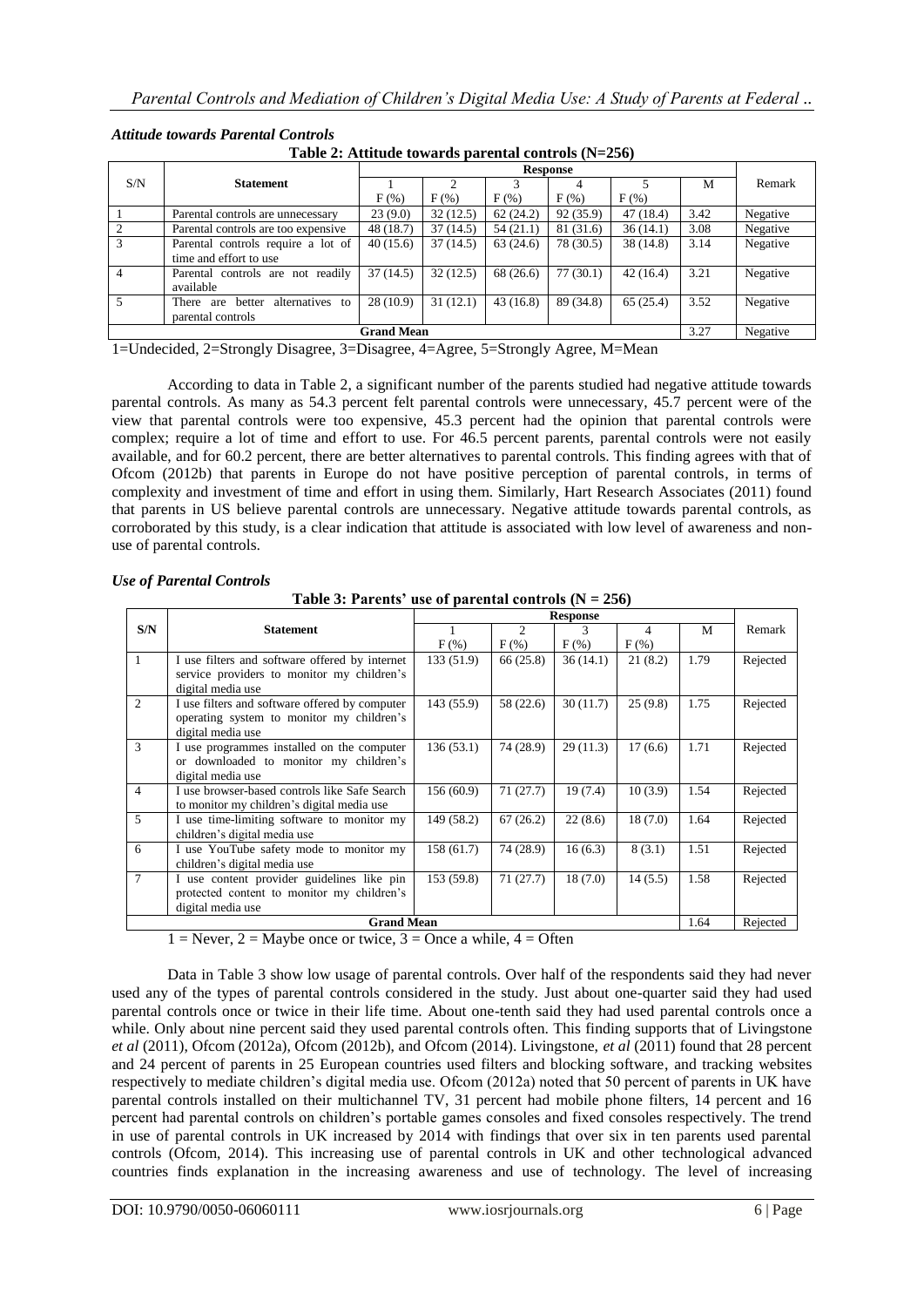awareness and use of technology is comparatively low in Nigeria, which explains the low use of parental controls as found in this study.

|                |                                                                                                  |                   |                | <b>Response</b> |           |                |      |          |
|----------------|--------------------------------------------------------------------------------------------------|-------------------|----------------|-----------------|-----------|----------------|------|----------|
| S/             | <b>Statement</b>                                                                                 |                   | $\mathfrak{D}$ | 3               | 4         | $\overline{5}$ | M    | Remarks  |
| N              |                                                                                                  | $F(\%)$           | $F(\%)$        | $F(\%)$         | $F(\%)$   | F(% )          |      |          |
| $\mathbf{1}$   | I don't like supervising my children<br>always                                                   | 25(11.5)          | 52(24.0)       | 74 (34.1)       | 44(20.3)  | 22(10.1)       | 2.93 | Accepted |
| 2              | I trust my children to use digital<br>media responsibly                                          | 23(10.6)          | 30(13.8)       | 42(19.3)        | 79 (36.4) | 43(19.8)       | 3.41 | Accepted |
| 3              | I am not aware of the availability of<br>parental controls                                       | 44(20.3)          | 27(12.4)       | 33(15.2)        | 67(30.9)  | 46(21.2)       | 3.20 | Accepted |
| $\overline{4}$ | I don't know how to install or<br>activate parental controls                                     | 18(8.3)           | 24(11.1)       | 47(21.6)        | 78 (35.9) | 50(23.0)       | 3.54 | Accepted |
| 5              | The process of using parental<br>controls is complex                                             | 26(12.0)          | 24(11.1)       | 38 (17.5)       | 84 (38.7) | 45(20.7)       | 4.49 | Accepted |
| 6              | I have no confidence in the<br>effectiveness of parental controls                                | 42(19.4)          | 44(20.3)       | 62(28.6)        | 43 (19.8) | 26(12.0)       | 2.85 | Accepted |
| $\overline{7}$ | Using parental controls is time-<br>consuming                                                    | 21(9.7)           | 22(10.1)       | 42 (19.4)       | 79 (36.4) | 53(24.4)       | 3.56 | Accepted |
| $\mathbf{8}$   | Managing family life of children is<br>more important than managing<br>their digital media lives | 40(18.4)          | 24(11.1)       | 44(20.3)        | 68 (31.3) | 41(18.9)       | 3.21 | Accepted |
| 9              | I have better alternatives which I<br>use                                                        | 22(10.1)          | 31(14.3)       | 48(22.1)        | 71(32.7)  | 45(20.7)       | 3.40 | Accepted |
| 10             | Parental controls are not readily<br>available.                                                  | 35(16.1)          | 26(12.0)       | 47(21.6)        | 68 (31.3) | 41(18.9)       | 3.25 | Accepted |
|                |                                                                                                  | <b>Grand Mean</b> |                |                 |           |                | 3.38 | Accepted |

# *Reasons for Non-use of Parental Controls*

**Table 4: Reasons for non-use of parental controls (N = 217)**

1=Undecided, 2=Strongly Disagree, 3=Disagree, 4=Agree, 5=Strongly Agree, M=Mean

From the data in Table 4, some of the reasons given for non-use of parental controls are a clear indication of lack of or little awareness of parental controls as shown in Table 1. This is the case with reasons in numbers  $3 - 7$  in Table 4. The other reasons have to do with allowing the child the freedom to use digital media with the hope that the use will be appropriate and responsible (numbers 1 and 2 in Table 4), family concerns (number 8 in Table 4), and availability of perceived better parental mediation strategies (number 9 in Table 4). Most of these reasons have also been identified by past studies in other parts of the world including US and Europe (Hart Research Associates, 2011; Nikken & Haan, 2015; Ofcom, 2012a; Ofcom, 2012b; Ponte, *et al*, 2014).

# *Perceived Effectiveness of Parental Controls*

**Table 5: Perceptual effectiveness of parental controls (N = 256)**

|     |                                                                                                       |                   |          | <b>Response</b> |               |          |      |           |
|-----|-------------------------------------------------------------------------------------------------------|-------------------|----------|-----------------|---------------|----------|------|-----------|
| S/N | <b>Statement</b>                                                                                      |                   |          |                 |               |          | M    | Remark    |
|     |                                                                                                       | $F(\%)$           | $F(\%)$  | $F(\%)$         | $F(\%)$       | $F(\%)$  |      |           |
|     | Parental controls are helpful in<br>maximizing<br>digital<br>responsible<br>media use by children     | 17(6.6)           | 27(10.5) | 45(17.6)        | 103<br>(40.2) | 64(25.0) | 3.66 | Effective |
|     | Parental controls are helpful in<br>minimizing risks associated with<br>digital media use by children | 10(3.9)           | 18(7.0)  | 26(10.2)        | 127<br>(49.6) | 75(29.3) | 3.93 | Effective |
|     |                                                                                                       | <b>Grand Mean</b> |          |                 |               |          | 3.80 | Effective |

1=Undecided, 2=Strongly Disagree, 3=Disagree, 4=Agree, 5=Strongly Agree, M=Mean

Findings shown in Table 5 show that the parents studied overwhelmingly perceive parental controls as effective tools in maximizing responsible digital media use (77.3%) and minimizing risks associated with digital media use (78.9%) by children. This finding suggests that even though the parents have little knowledge and largely negative attitude towards parental controls, they still have trust that the technology has something to offer in encouraging children's healthy use of digital media. This finding is in agreement with some others; Donoso (2014) found that parents view use of parental controls as an effective measure in protecting children against the ills of internet. Ofcom (2012c) found that parents feel children subjected to parental controls are less likely than those not to undertake risky online behaviour.

Perceptual effectiveness is different from actual effectiveness. In terms of actual effectiveness, Zaman and Nouman (2016) analysed findings of different studies on parental controls and came to the conclusion that while some research support the effectiveness theory, others do not. Zaman and Nouman explain that lack of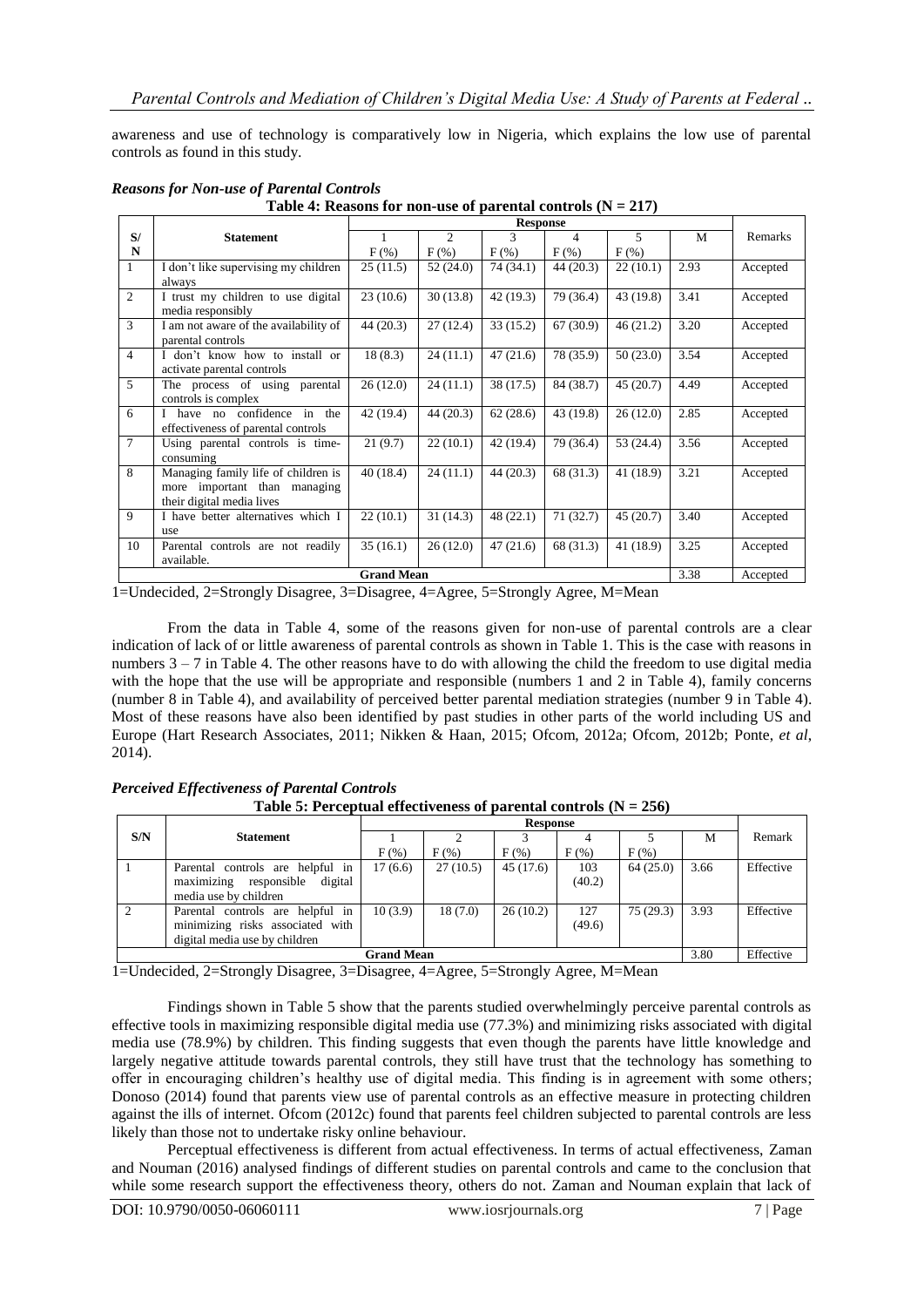clear operationalisation of the notions of parental controls, lack of up-to-date categorization of a wide diversity of existing parental controls tools, and lack of in-depth knowledge of how parents use parental controls are reasons behind the contradiction in research findings.

#### *Test of Hypotheses*

Four null hypotheses were tested. Null hypotheses one, three and four were tested using chi-square 2×4 contingency table analysis. The test of null hypothesis one used  $2\times2$  contingency table analysis. All hypotheses were tested at 0.01 level of significance and varying degrees of freedom. Tables 6 – 9 show results of the tests.

#### *Hypothesis one*

| Table 6: Relationship between awareness and level of use parental controls |
|----------------------------------------------------------------------------|
|                                                                            |

| Use                    | Yes      | Awareness<br><b>Total</b><br>No |           | df | $\alpha$ |       |       | <b>Decision</b>             | <b>Remark</b>           |
|------------------------|----------|---------------------------------|-----------|----|----------|-------|-------|-----------------------------|-------------------------|
| Never<br>Once or Twice | 22<br>41 | 125<br>28                       | 147<br>69 |    |          |       |       | Null hypothesis<br>rejected | Hypothesis<br>supported |
| Once a while           | 18       | h                               | 24        |    | 0.01     | 68.75 | 11.34 |                             |                         |
| Often                  | -14      |                                 | 16        |    |          |       |       |                             |                         |
| <b>Total</b>           | 92       | 164                             | 256       |    |          |       |       |                             |                         |

Therefore level of awareness of parental controls is significantly related to level of use of parental controls. A closer view of Table 6 shows that awareness is associated with high use and vice versa.

#### *Hypothesis two*

#### **Table 7: Relationship between awareness and attitude towards parental controls**

| Use                                  | <b>Awareness</b><br>N <sub>0</sub><br><b>Total</b><br>Yes |                  | df                | $\alpha$ |      |       | <b>Decision</b> | <b>Remark</b>               |                         |
|--------------------------------------|-----------------------------------------------------------|------------------|-------------------|----------|------|-------|-----------------|-----------------------------|-------------------------|
| Positive<br>Negative<br><b>Total</b> | 83<br>92                                                  | 44<br>120<br>164 | 127<br>129<br>256 |          | 0.01 | 95.71 | 6.64            | Null hypothesis<br>rejected | Hypothesis<br>supported |

Therefore, level of awareness of parental controls is significantly related to attitude towards parental controls. It is clear in Table 7 that awareness of parental controls is related to negative attitude towards parental controls.

#### *Hypothesis three*

#### **Table 8: Relationship between attitude and level of use parental controls**

|               |                  |                                |     | df |                  |      |       |                 |               |
|---------------|------------------|--------------------------------|-----|----|------------------|------|-------|-----------------|---------------|
| Use           | <b>Awareness</b> |                                |     |    | $\boldsymbol{a}$ |      |       | <b>Decision</b> | <b>Remark</b> |
|               |                  | <b>Positive Negative Total</b> |     |    |                  |      |       |                 |               |
| Never         | 67               | 80                             | 147 |    |                  |      |       | Null hypothesis | Hypothesis    |
| Once or Twice | 32               | 37                             | 69  |    |                  |      |       | not rejected    | not           |
| Once a while  |                  |                                | 24  |    | 0.01             | 7.89 | 11.34 |                 | supported     |
| Often         |                  |                                | 16  |    |                  |      |       |                 |               |
| Total         | 127              | 129                            | 256 |    |                  |      |       |                 |               |

Therefore attitude towards parental controls is not significantly related to level of use of parental controls. From Table 8, it is clear that parents with both negative and positive attitude towards parental controls did not use parental controls or used but to a low level.

#### *Hypothesis four*

|               | Table 9: Relationship between level use parental controls |                                                   |     |    |          |       |       |                 |               |  |  |  |
|---------------|-----------------------------------------------------------|---------------------------------------------------|-----|----|----------|-------|-------|-----------------|---------------|--|--|--|
| <b>Use</b>    |                                                           | <b>Awareness</b><br><b>Positive NegativeTotal</b> |     | Df | $\alpha$ | $x^-$ |       | <b>Decision</b> | <b>Remark</b> |  |  |  |
| Never         | 123                                                       | 24                                                | 147 |    |          |       |       | Null hypothesis | Hypothesis    |  |  |  |
| Once or Twice | 48                                                        | 21                                                | 69  |    |          |       |       | rejected        | supported     |  |  |  |
| Once a while  | 8                                                         | 16                                                | 24  |    | 0.01     | 40.97 | 11.34 |                 |               |  |  |  |
| Often         |                                                           | 11                                                | 16  |    |          |       |       |                 |               |  |  |  |
| <b>Total</b>  | 127                                                       | 129                                               | 256 |    |          |       |       |                 |               |  |  |  |

Therefore, level of use of parental controls is significantly related to perceptual effectiveness of parental controls. As shown in Table 9, parents with high use of parental controls are inclined to perceive parental controls as effective more than parents with low use of parental controls.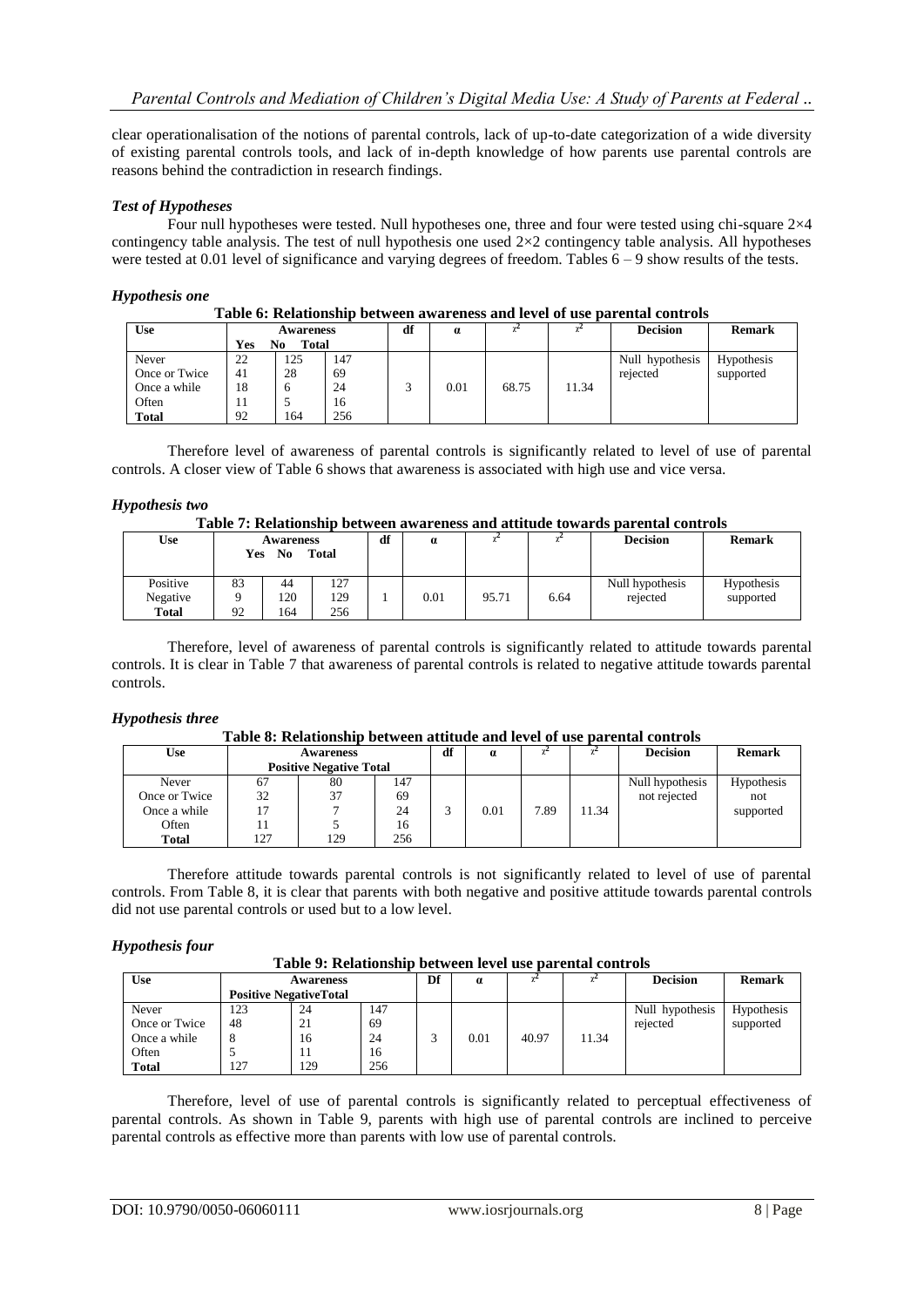## **VI. Conclusion and Recommendations**

This study investigated awareness, attitudes, and use of parental controls in mediating children's experience with digital media. The subjects of study were parents who were academic staff at Federal University of Technology, Minna, Nigeria. The subjects were assumed to be among persons with the highest level of technological awareness and use competence in Nigeria. The study adopted survey method, with a 29-item questionnaire as instrument of data collection. Findings revealed low awareness of parental controls, negative attitude towards parental controls, and very low use of parental controls. Factors responsible for the low use centred on: (1) parents' perception of children as responsible digital media users, hence no big deal monitoring their digital media use; (2) perceived complexity and difficulty in the use of parental controls; (3) perception that management of children's digital media use is not as important as the management of their day-to-day family life; and (4) parents belief of the existence of better alternatives to parental controls. The findings also indicated that parents perceive parental controls as effective tools in maximizing responsible and minimizing irresponsible digital media use by children.

It is therefore concluded that parental controls are yet to be a veritable parental mediation strategy in Nigeria. This parental mediation strategy is still shrouded with inadequate knowledge of what it is, how it works, what it does, and how to use it. Parents in Nigeria, in the digital age, are still at home with other parental mediation approaches, and not parental controls. Chief among the other parental mediation approaches established by other researches (Kur, 2009; Kur, 2011; Kur & Essien, 2014; Kur, Orhewere, Nyam, 2015) is the restrictive strategy. Other parental mediation strategies used by parents in Nigeria but not as high as restrictive mediation are active and co-use strategies. For best results in the task of mediating children's digital media use, parental controls should be used to complement the other parental mediation approaches. Findings in this study suggest that advocates and manufacturers of parental controls have to take the views and feelings of parents in less technologically advanced countries into consideration for any meaningful improvement in adoption and use of parental controls in those countries.

On the basis of the above conclusion, it is recommended that all stakeholders in the promotion of effective parenting should ensure critical digital literacy among parents. This is vital for a clear understanding of parental controls. Similarly, manufacturers of parental controls should consider options that will ensure the design of easy-to-use and affordable parental controls, and at the same time are tailored towards addressing the needs of parents in less technologically advanced countries. The United Nations Convention on the Rights of the Child stipulates that decisions and policies of stakeholders in child development should address issues of safety, privacy, expression and well-being of the child (Livingstone, Olafsson, O'Neil, & Donoso, 2012). Hence, manufacturer of parental controls, in their design decisions, should accommodate these rights of the child without compromising the needs of parents.

In addition, considering the numerous research findings that active and co-use parental mediation strategies are among the most effective parental mediation strategies (David, Omar, Hassan, Bolong, & Teimour, 2014; Eklund, & Bergmark, 2013; Meehan, & Hickey, 2015; Panek, 2014; Schaan, & Melzer, 2015), manufacturers should consider the design of parental controls that provide for active and open interaction (communication) between parents and children. Such parental controls should be able to facilitate parent-child interaction on appropriate and inappropriate use of digital media and its implications on the child, parents and the society at large.

## **Limitations and Directions for Future Research**

The findings of this study should be generalized with caution; only academic staff members in one university were studied. The views of the academic staff members might not necessarily have been a solid representation of the views of parents in Nigeria. Also, the idea of excluding the non-academic staff members with the assumption that academic staff members are more competent with technology than their non-academic counterparts is subject to verification. Hence, future studies should consider studying both academic and nonacademic staff members in more than one university, and perhaps in other categories of institutions of higher learning like polytechnics, and colleges of education, etc. Alternatively, this study should be replicated in other institutions of higher learning and findings compared with those of this study.

The present study did not go deep into ascertaining factors responsible for low level of awareness and negative attitudes towards parental controls. Future studies could explore these areas. This will contribute in gaining deeper knowledge about parental controls as a parental mediation strategy. In a similar vein, the present study used questionnaire with only close-ended items to obtain data. As it is the case with all close-ended instruments, the questionnaire restricted respondents to freely express themselves on the variables examined. Also, the study was purely quantitative in nature. Future studies should consider adopting data gathering instruments that are non-restrictive. It is also imperative that future studies should triangulate using quantitative and qualitative approaches in both data gathering and data analysis activities.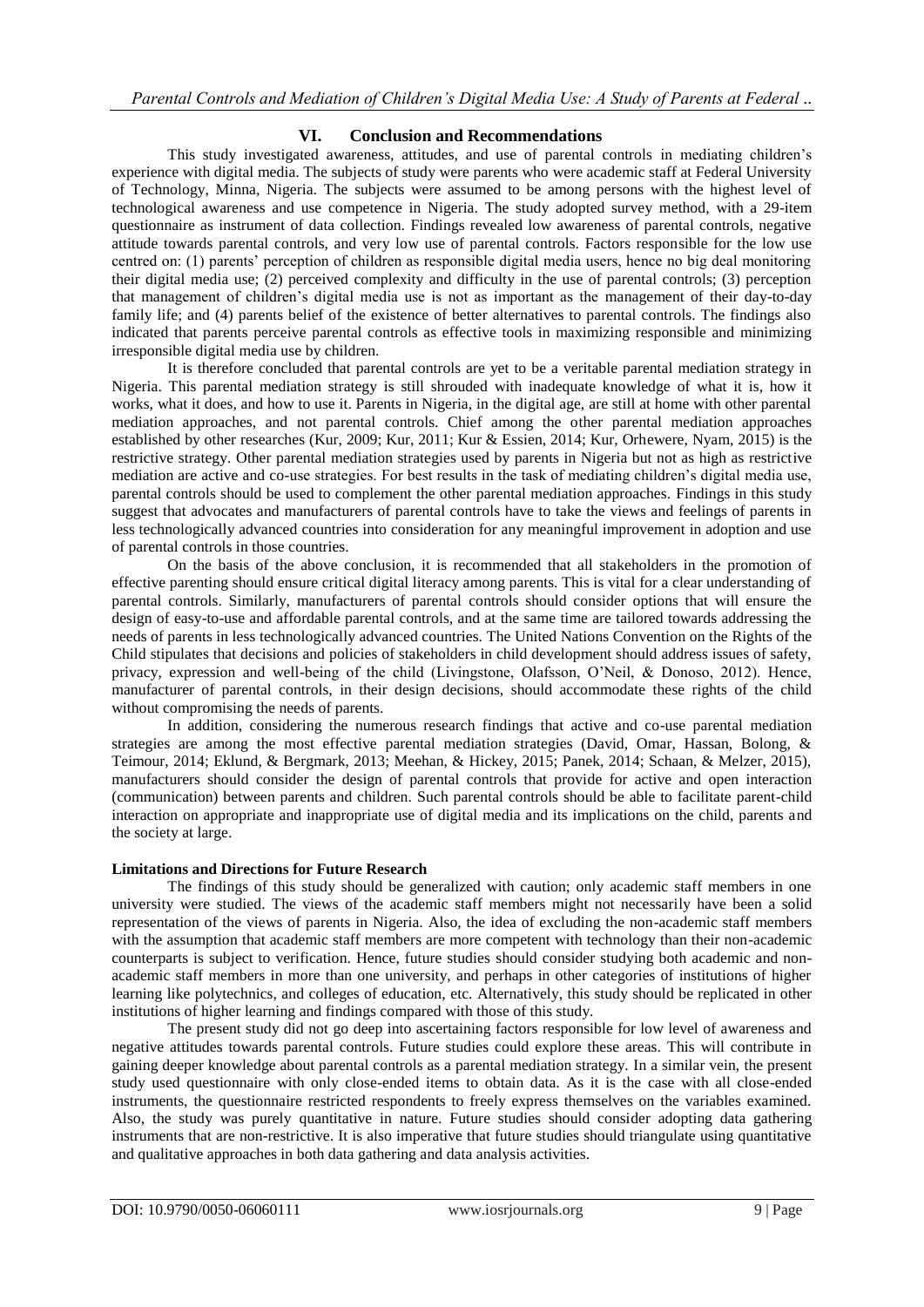Perceptual effectiveness of parental controls, measured in this study, is not the actual effectiveness, It is important that future studies are done on the actual use of parental controls and its effectiveness practically measured. This will move the level of parental controls research in Nigeria from perceptual level to practical level. An emerging approach to parental mediation research is to study parents and children side-by-side (Kutner, Olson, Warner, & Hertzog, 2008; Livingstone, 2007; Panek, 2014; Schaan & Melzer, 2015; Vaterlaus, Beckert, Tulane, & Bird, 2014). The design of the present study excluded children. Future research in this area should study parents and children side-by-side.

#### **References**

- [1]. Barnes, A., & Laird, C. (2012). The effects of social media on children. Retrieved from: [https://sites.ewu.edu/cmst496](https://sites.ewu.edu/cmst496-stafford/2012/06/06/the-effects-of-social-media-on-) [stafford/2012/06/06/the-effects-of-social-media-on-c](https://sites.ewu.edu/cmst496-stafford/2012/06/06/the-effects-of-social-media-on-)hildren/
- [2]. Centre for Digital Media (2016). What is digital media? Retrieved from[: https://thecdm.ca/program/digital-media](https://thecdm.ca/program/digital-media)
- [3]. Creaber, G., & Martins, R. (2009). Introduction, in G. Creaber & R. Martin (Eds.), Digital cultures: Understanding new media  $(pp. 1 - 10)$ . London: McGraw-Hill.
- [4]. Danesi, M. (2009). Dictionary of media and communications. New York: M.E. Sharpe.
- [5]. Daud, A., Omar, S.Z., Hassan, M.S., Bolong, J., & Teimour, M. (2014). Parental mediation of children's positive use of the internet. Life Science Journal, 11 (8), 360 – 369. Retrieved from[: http://www.lifesciencesite.com](http://www.lifesciencesite.com/)
- [6]. Davidson, P. (2015). How effective are parental controls for your child's safety? Retrieved from: [http://betanews.com/2015/12/03/how-effective-are-parental-controls-for-your-childs-s](http://betanews.com/2015/12/03/how-effective-are-parental-controls-for-your-childs-)afety/
- [7]. Donoso, V. (2014). Parental mediation and use of control tools. London: EU Kids Online, LSE. Retrieved from: [http://www.Ise.ac.uk/media@Ise/research/EukidsOnline/presentations/parental-controls-](http://www.ise.ac.uk/media@Ise/research/EukidsOnline/presentations/parental-controls-) EU-Kids-Online
- [8]. Durager, A., & Livingstone, S. (2012). How can parents support children's internet safety? London: EU Kids Online, LSE. Retrieved from: <http://www.vicscouts.comau/uploads/33/parental/mediation.pdf>
- [9]. Eklund, L., & Bergmark, K.H. (2013). Parental mediation of digital gaming and internet use. Retrieved from: [https://www.academia.edu/3564064/parental\\_mediation\\_of\\_digital\\_gaming\\_and\\_internet](https://www.academia.edu/3564064/parental_mediation_of_digital_gaming_and_internet) \_\_use
- [10]. Hart Research Associates (2011). Who needs parental controls? A survey of awareness, attitudes, and use of online parental controls. Retrieved from[: https://www.fosi.org/documents/77/Who\\_Needs\\_Parental\\_](https://www.fosi.org/documents/77/Who_Needs_Parental)Controls\_Survey\_Findings
- [11]. Knorr, C. (2016). Everything you need to know about parental controls. Retrieved from: <https://www.commonsensemedia.org/blog/everthing-you-need-to-know-about-parental-> controls
- [12]. Kupusamy, K.S., Francis, L.M., & Aghila, G. (20130. Report: A model for remote parental control system using smartphones. International Journal of Cybernetics and Informatics, 293), 25 – 36. Doi:10.5121/ijci.2013.2303
- [13]. Kur, J.T. (2009). Parental mediation and young people's perception of television violence: A study of urban parents and young people in Benue State. PhD thesis, Department of Communication Arts, University of Uyo.
- [14]. Kur, J.T. (2011). Parental mediation of young people's television viewing in Benue State: Motives, strategies and effects. In L. Oso, D. Soola, & U. Pate (Eds.), Media governance and development: Issues and trends (pp. 315 – 319). Mushin, Lagos: Primus Prints and Communications.
- [15]. Kur, J.T., & Essien, C.F. (2014). Parental mediation and children's cell phone use: Motives, strategies and effects. Asian Congress for Media and Communication 2014 Conference Proceedings. Retrieved from[: www.asianmediacongrss.org/2014Confab-B.htm](http://www.asianmediacongrss.org/2014Confab-B.htm)
- [16]. Kur, J.T., & Iorpagher, M.M. (2016). New media technologies and political socialization of children: The exigency of parental mediation. Paper presented at the Faculty of Social Sciences, Benue State University 2016 National Conference,  $16<sup>th</sup> - 18<sup>th</sup>$  June.
- [17]. Kur, J.T., Orhewere, J.A., & Nyam B.J. (2015). Parental attitudes and mediation of children's video game play: A study of elite parents in Minna, Niger State. Paper presented at the 3<sup>rd</sup> Idowu Sobowale International Conference 2015, held at Covenant University, Ota, Ogun State, Nigeria,  $26<sup>th</sup> - 29<sup>th</sup>$  October.
- [18]. Kutner, L.A., Olson, C.K., Warner, D.E., & Hertzog, S.M. (2008). Parents' and sons' perspectives on video game play: A qualitative study. Journal of Adolescent Research, 23 (1), 76 – 96. Retrieved from: [http://online.sagepub.com](http://online.sagepub.com/)
- [19]. Livingstone, S. (2007). Strategies of parental mediation in the media-rich home. Computers in Human Behavior, 23, 920 941. Retrieved from: [www.sciencedirect.com/science/article/pii/S0747563205000543](http://www.sciencedirect.com/science/article/pii/S0747563205000543)
- [20]. Livingstone, S., Haddon, L., Gorzig, A., & Olafsson, K. (2011). Risks and safety on the internet: The perspectives of European children. Full findings. London: EU Kids Online, LSE. Retrieved from: [http://www.Ise.ac.uk/EUKidsOnlineFullFindings](http://www.ise.ac.uk/EUKidsOnlineFullFindings)
- [21]. Livingstone, S., Mascheroni, G., Dreier, M., Chaudron, S., & Lagae, K. (2015). How parents of young children manage digital devices at home: The role of income, education and parental style. London: EU Kids Online, LSE.
- [22]. Livingstone, S., Olafsson, K., O'Neill, B., & Donoso, V. (2012). Towards a better internet for children. London: EU Kids Online, LSE. Retrieved from[: http://www.Ise.ac.uk/media@Ise/research/EUKidsOnline/EU%20kids%2011/reports/EU](http://www.ise.ac.uk/media@Ise/research/EUKidsOnline/EU%20kids%2011/reports/EU) KidsOnlinereport
- [23]. Meehan, S., & Hickey, J. (2015). A review of literature relevant to the experiences of Irish parents in the mediation of their children's use of internet connected devices. Journal of Psychology & Clinical Psychiatry, 3 (3), 1 – 8. Retrieved from: medcraveonline.com/JPCPY/JPCPY-03-00135.pdf
- [24]. Mitchell, K.J., Finkelher, D., & Wolak, J. (2005). Protecting youth online: Family use of filtering and blocking software. Child Abuse and Neglect, 29, 753 – 765. Retrieved from[: http://unh.edu/ccrc/pdf/jvq/cv49.pdf](http://unh.edu/ccrc/pdf/jvq/cv49.pdf)
- [25]. Nikken, P., & Haan, J. (2015). Guiding young children's internet use at home: Problems that parents experience in their parental mediation and the need for parenting support. Cyberpsychology: Journal of Psychosocial Research on Cyberspace, 9 (1), 17 – 21. Doi: 10.5817/CP2015-1-3
- [26]. Nikken, P., & Jansz, J. (2014). Developing scales to measure parental mediation of young children's internet use. Learning, Media and Technology, 39(2), 250 -266. Retrieved from[: http://doi.org/10.1080/17439884.2013.782038](http://doi.org/10.1080/17439884.2013.782038)
- [27]. Nyabuga, G., & Booker, N. (2013). Mapping digital media: Kenya. A report by the Open Society Foundations. Retrieved from: [https://www.opensocietyfoundations.org/reports/mapping-](https://www.opensocietyfoundations.org/reports/mapping-%09digital-media-) digital-media- global-findings
- [28]. Ofcom (2012a). Children and parents: Media use and attitudes report. Retrieved from:
- <https://www.saferinternet.org.uk/content/children/safeinternetcentre/downloads/Research> highlights/uk<br>Ofcom (2012b). Parents' views on parental controls: Findings of qualitative [29]. Ofcom (2012b). Parents' views on parental controls: Findings of qualitative research. Retrieved from:https://www.ofcom.org.uk/binaries/research/researchpublications/childrens/oct2012/ Annex\_1pdf
- [30]. Ofcom (2012c). Children and parents: Media use and attitudes: Focus on parental controls. Retrieved from: [https://www.saferinternet.org.uk/content/childnet/saferinternetcentre/downloads/Researc](https://www.saferinternet.org.uk/content/childnet/saferinternetcentre/downloads/Research)h \_Highlights/UK